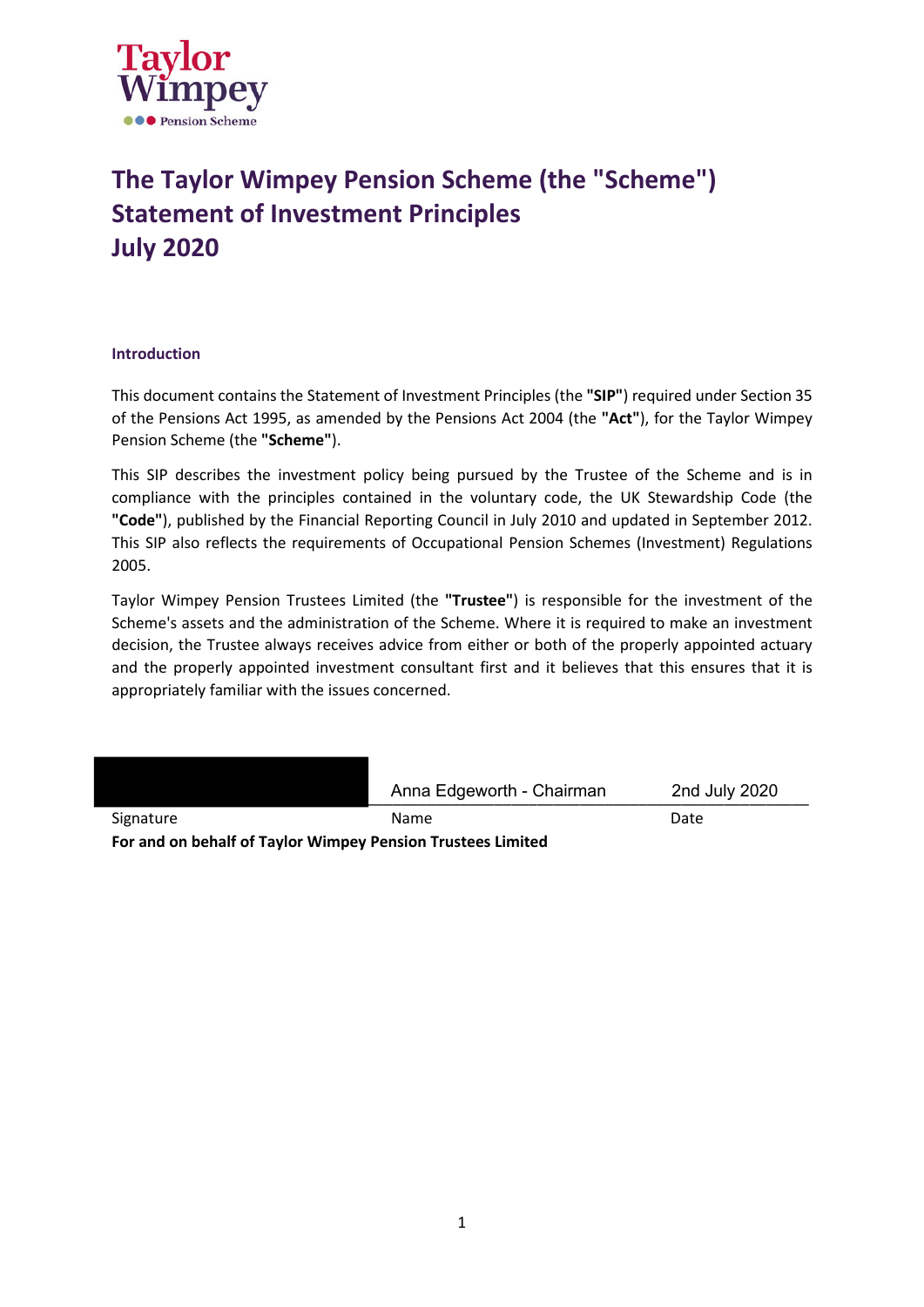

# **1. Scheme Governance**

- 1.1. The Trustee is responsible for the governance and investment of the Scheme's assets. The Trustee considers that the governance structure set out in this SIP is appropriate for the Scheme as it allows the Trustee to make the important decisions on investment policy, while delegating the day-to-day aspects to the Investment Managers or its advisers as appropriate.
- 1.2. The Trustee has delegated specific responsibility for recommending appropriate investment objectives and for developing and implementing an investment policy to achieve these objectives to an Investment Sub-Committee (the **"ISC"**). The ISC recommends appropriate objectives based on advice from the appointed actuary and the investment consultant.

# **2. Investment Objectives**

- 2.1. The principal objective of the ISC is to invest the assets of the Scheme to meet its liabilities when they fall due.
- 2.2. The Scheme's investment strategy is managed and monitored using a Pensions Risk Management Framework (**"PRMF"**) which outlines the Scheme's funding objectives and risk constraints. The PRMF was set by the Trustee following advice from the investment consultant, based on results from an Asset-Liability Management analysis and a survey exercise of the Scheme's key stakeholders. The PRMF is reviewed and monitored by the Trustee on at least a quarterly basis including the expected return on assets as provided by the investment consultant.
- 2.3. The ISC's primary funding objective for the Scheme is to reach full funding on a Self-Sufficiency basis, using a liability discount rate of Gilts + 0.35%. If the Scheme achieves full funding on this basis, it is expected to be able to generate sufficient returns to remain fully funded without relying on further deficit repair contributions or taking significant investment risk.
- 2.4. The ISC has currently set an objective to reach full funding on a Self-Sufficiency basis by 2025, this is however subject to change depending on future market conditions.
- 2.5. The ISC will consult with Taylor Wimpey UK Limited (the **"Sponsor"**) on investment objectives with a view to reaching an agreement for recommendation to the Trustee.
- 2.6. In setting the investment strategy, the ISC aims to:
	- 2.6.1. Target an expected return on assets close to the return required to meet the funding objective;
	- 2.6.2. Manage the investment risk including that arising due to a mismatch between assets and liabilities and limit the total Scheme risk to below the risk budget set in the PRMF;
	- 2.6.3. Maintain the Scheme's interest rate and inflation hedge ratios to the funding level, in order to stabilise the funding ratio against interest rate and inflation volatility, which would otherwise be a significant source of Scheme risk; and
	- 2.6.4. Maintain suitable liquidity of assets such that the Scheme is not forced to sell investments at particular times to pay member benefits or meet potential collateral calls.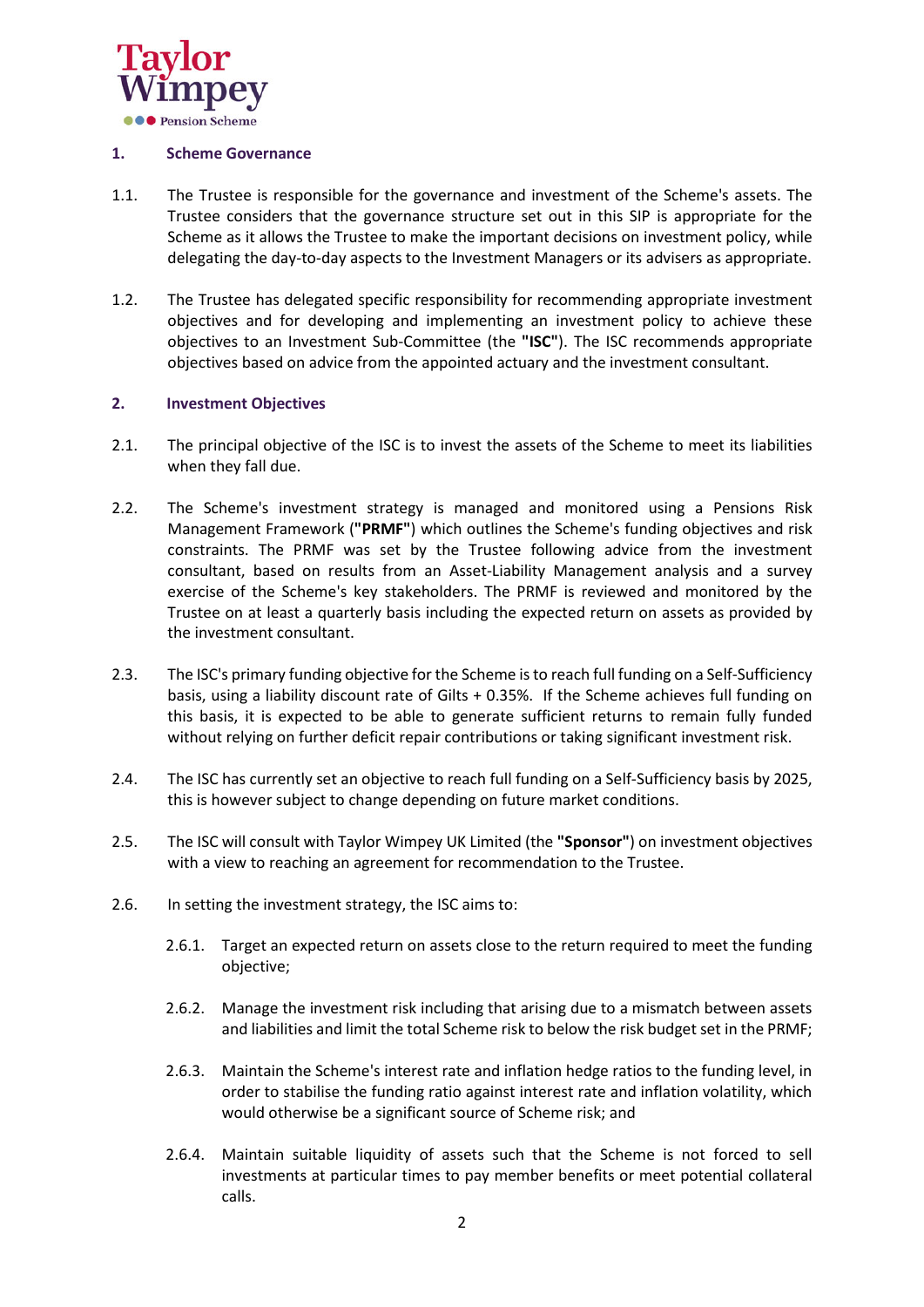

### **3. Investment Strategy**

- 3.1. Having considered advice from its advisers, and also having due regard for the objectives, the liabilities of the Scheme, the risks of and to the Scheme and the covenant of the Sponsor, the ISC has adopted an appropriate investment strategy. The investment strategy is driven by the objectives and constraints from the Pension Risk Management Framework, which helps balance the risks and returns required to reach the Scheme's funding objectives.
- 3.2. This investment strategy is designed to ensure two criteria are met:
	- 3.2.1. *Diversification:* The choice of investments is designed to ensure that the Scheme's investments are adequately diversified given the Scheme's circumstances. The ISC will monitor the strategy regularly to ensure that they are comfortable with the level of diversification.
	- 3.2.2. *Suitability:* The ISC has taken advice from its advisers to ensure that the asset allocation strategy is suitable for the Scheme, given its liability profile, any legal requirements, regulatory guidance and specifications in the Scheme's Trust Deed & Rules.

# **4. Investment Managers**

- 4.1. The ISC delegates the day-to-day management of the assets to the appropriate investment managers.
- 4.2. Investment Managers are carefully selected by the ISC to manage each of the underlying mandates following guidance and written advice from its investment consultant.
- 4.3. The Scheme pays fees to each manager which, along with the mandate's performance targets, benchmarks and restrictions, are set out in the respective Investment Management Agreements or pooled fund documentation where applicable.
- 4.4. The ISC assesses the managers' performance regularly against a benchmark appropriate to each manager, taking into account the level of risk taken by each manager.
- 4.5. From time to time managers and/or mandates are changed and this is done after due consideration and the receipt of appropriate advice from the Scheme's investment consultant.

# **5. Investment Manager Policy**

- 5.1. Due to the benefits of cost and ease of implementation, the ISC mainly invests in pooled investment vehicles. The ISC recognises that due to the collective nature of these investments, there is less scope to directly influence how the asset manager invests. However, the Scheme's investment advisers ensure the investment objectives and guidelines of the manager are consistent with that of the ISC.
- 5.2. The ISC shares its SIP (which includes its responsible investment and stewardships (engagement) policy) with the managers periodically, with the aim of ensuring the managers always invest in line with the policies of the ISC.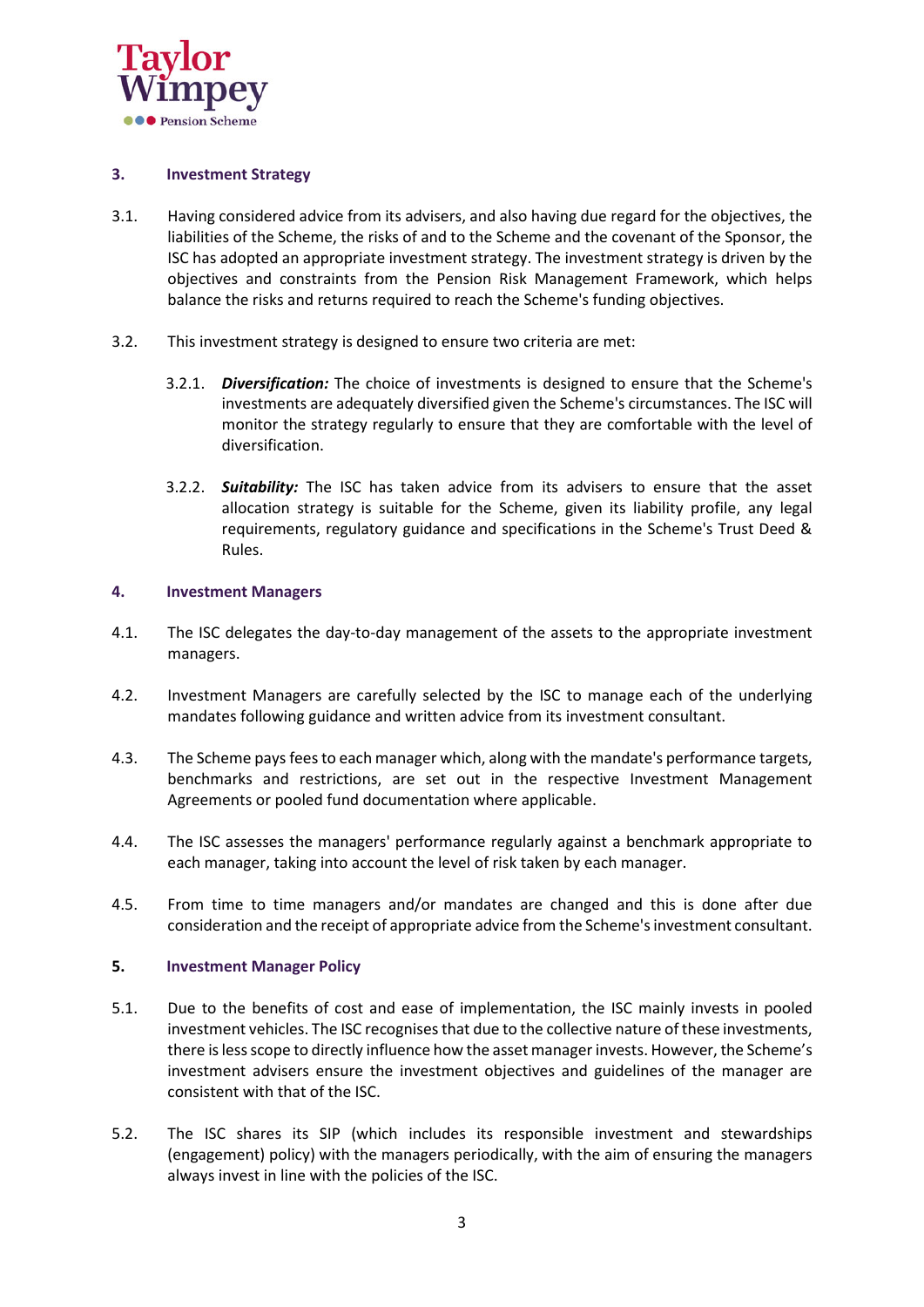

- 5.3. The ISC appoints Investment Managers with an expectation of a long-term partnership, which encourages active ownership of the Scheme's assets. The ISC will monitor the performance of the Investment Managers against the agreed performance objectives. When assessing a manager's performance, the focus is on longer-term outcomes and is assessed over a medium to longer-term timeframe. The ISC would not expect to terminate a manager's appointment based purely on short-term performance. However, a manager's appointment could be terminated within a shorter timeframe due to other factors such as a significant change in business structure or the investment team.
- 5.4. When relevant, the ISC requires its investment managers to invest with a medium to longterm time horizon, and use any rights associated with the investment to drive better longterm outcomes. For some asset classes, the ISC does not expect the respective asset managers to make decisions based on long term performance. These may include investments that provide risk reduction through diversification or through hedging, consistent with the strategic asset allocation of the ISC.
- 5.5. The ISC, or the advisers on behalf of the ISC, will regularly review the activities of the Investment Managers to satisfy itself that each Investment Manager continues to carry out their work competently and has the appropriate knowledge and experience to manage the assets of the Scheme.
- 5.6. As part of this review, the ISC will consider whether or not each Investment Manager:
	- 5.6.1. is carrying out its functions competently;
	- 5.6.2. has regard to the need for diversification of investments;
	- 5.6.3. has regard to the suitability of each investment and each category of investment; and
	- 5.6.4. has been exercising its powers of investment with a view to giving effect to the principles contained in this SIP, so far as is reasonably practical.
- 5.7. To assist the ISC in assessing performance, the investment consultant provides relevant reporting on a quarterly basis. As part of this process, the ISC has delegated the detailed monitoring of the Scheme's investment managers to its investment consultant. The Trustee reviews the portfolio transaction costs and portfolio turnover range of managers periodically, where the data is disclosed and available. The Trustee will then determine whether the costs incurred were within reasonable expectations.
- 5.8. If the ISC is not satisfied with an Investment Manager, it will ask the Investment Manager to take steps to rectify the situation. If the Investment Manager still does not meet the ISC's requirements, it may remove the Investment Manager and appoint another in its place.
- 5.9. Managers are paid an *ad valorem* fee for a defined set of services (as well as additional performance fees, where these have been previously agreed with a manager in relation to performance above a specified benchmark). The Trustee reviews the fees periodically to confirm they are in line with market practices.
- 5.10. The Trustee's policy towards monitoring non-financial performance is set out in the Responsible Investment policy.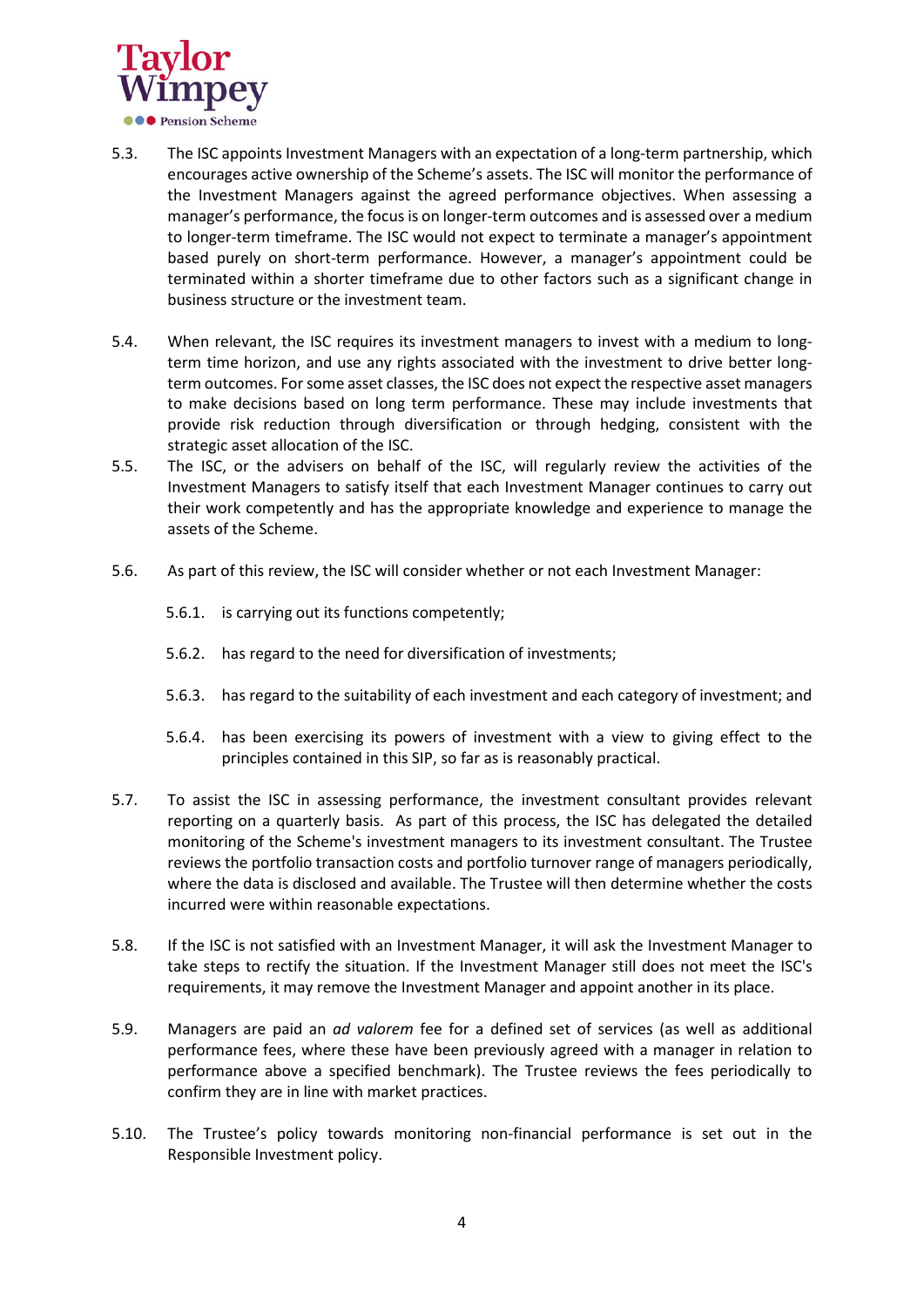

# **6. Review of SIP**

The ISC aims to review this SIP annually, or, without delay, following any changes to the investment strategy, and modify it in consultation with their advisers and the Sponsor if deemed appropriate. There will be no obligation to change this SIP as part of such a review.

# **7. Risks**

- 7.1. There are various risks to which any pension scheme is exposed. The ISC's policy on risk management is as follows:
	- 7.1.1. The primary risk upon which the ISC focuses is that arising through a mismatch between the Scheme's assets and its liabilities. The ISC recognises that, whilst increasing investment risk increases potential returns over the long term, it also increases the risk of a shortfall in returns relative to that required to cover the Scheme's liabilities, as well as produces more short-term volatility in the Scheme's funding position. The ISC has taken advice on the matter and considered carefully the implications of adopting different levels of risk.
	- 7.1.2. The Scheme has a policy to hedge the interest rate and inflation exposures arising from the liabilities such that the hedge ratios are broadly equal to the Scheme's funding ratio on the Gilts + 0.35% basis. The intent of this hedging is to minimise the impact on the Scheme's funding ratio of interest rate and inflation movements.
	- 7.1.3. The Scheme has purchased insurance policies<sup>1</sup> which provide a match for the key investment and non-investment risks for the members of the Scheme to which the policy relates (i.e. interest rate, inflation and longevity risks). Whilst the key investment and non-investment risks are removed by the insurance policies, the ISC is exposed to the counterparty risk of the insurance company (i.e. risk of default), albeit with regulatory protections in the form of supervision and intervention by the Prudential Regulatory Authority. The ISC has considered and is satisfied with the financial strength of the selected insurance companies.
	- 7.1.4. The risk that the day to day management of the assets will not achieve the rate of investment return expected by the ISC. This risk is managed by close monitoring of the investment managers by the ISC, through the use of risk controls and ensuring the Scheme's portfolio is properly diversified.
	- 7.1.5. The ISC recognises the risks that may arise from the lack of diversification of investments. Subject to managing the risk from a mismatch of assets and liabilities, the ISC aims to ensure that the asset allocation policy is adequately diversified.
	- 7.1.6. The documents governing the manager appointments include a number of guidelines which, among other things, are designed to ensure that only suitable investments are held by the Scheme. The managers are prevented from investing in asset classes outside of their mandate without the ISC's prior consent.

<sup>&</sup>lt;sup>1</sup> The Scheme entered into insurance policies with Just Group plc and Standard Life Aberdeen plc in respect of a portion of the Scheme's pensioners. The total fair value of these insurance policies as of 31 December 2015 was £247m.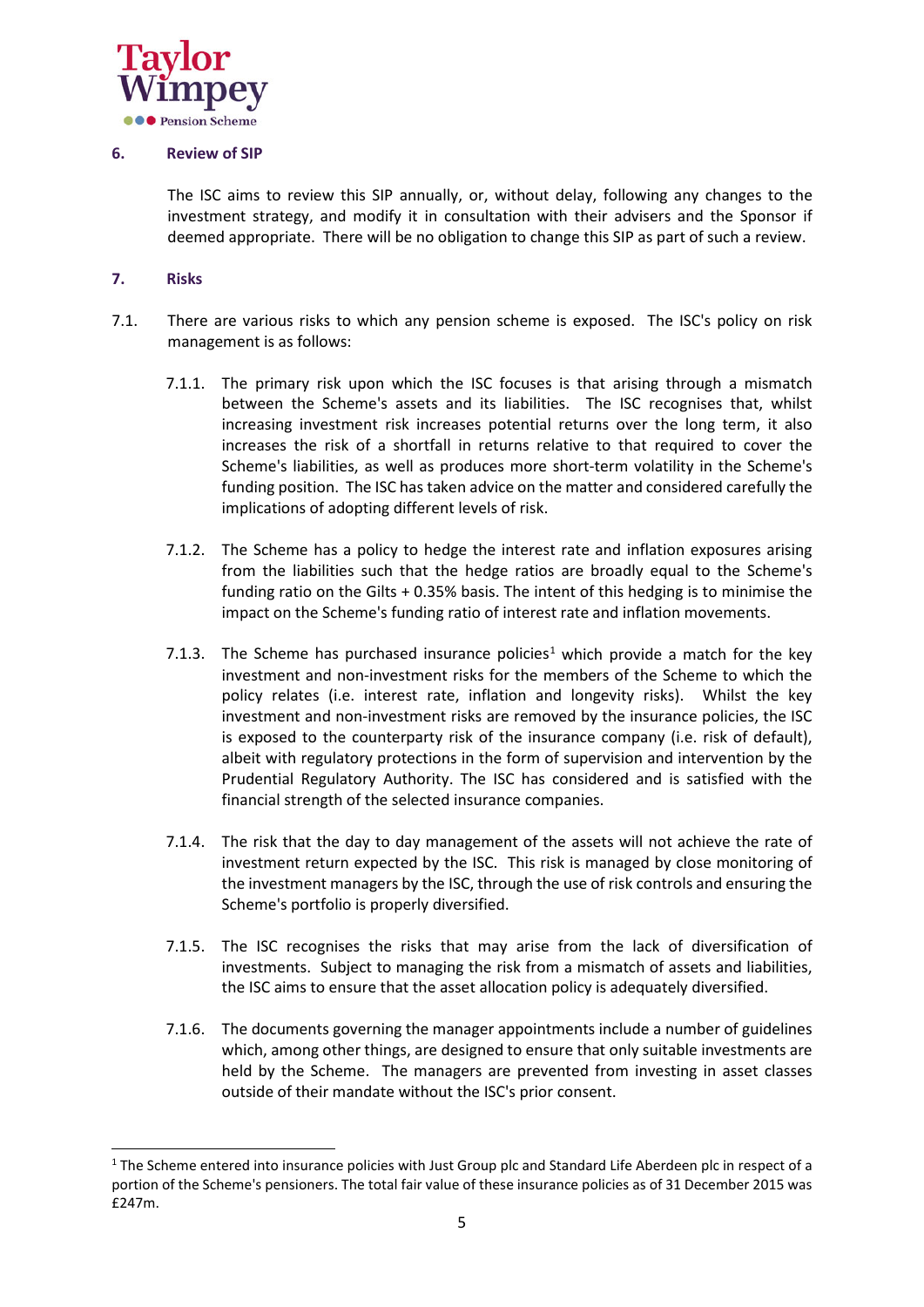

- 7.1.7. The ISC recognises the risks associated with the Scheme's assets not being held in safe custody. To manage this risk, day to day control of segregated custody arrangements has been delegated to a single global custodian appointed by the ISC. Whilst the ISC does not directly appoint a custodian of the assets contained within pooled fund investments, the ISC is satisfied that the managers responsible for the appointment and monitoring of the relevant custodians fulfil this obligation competently. The ISC has a service level agreement in place with the custodian and will regularly monitor its performance.
- 7.1.8. The ISC recognises the risk associated with the Scheme's assets that are denominated in overseas currencies fluctuating in value in Sterling terms due to currency movements. To protect against this risk, the Scheme's assets that are denominated in non-Sterling currencies are either fully or partially hedged.
- 7.1.9. The ISC recognises Environmental, Social and Governance (**"ESG"**) risks as financially material risks. The ISC has therefore written a Responsible Investing policy detailing how these risks will be considered in the Scheme's investment strategy. This policy is set out in Section 8.4.
- 7.2. Should there be a material change in the Scheme's circumstances, the ISC and the Trustee will review whether and to what extent the investment arrangements should be altered and, in particular, whether the current risk profile remains appropriate.

# **8. Responsible Investment**

- 8.1. The ISC (on behalf of the Trustee) encourages the Scheme's investment managers to take account of ESG considerations insofar as they believe such considerations will benefit performance and/or reduce risk.
- 8.2. For those assets of the Scheme invested in pooled vehicles, the Trustee accepts that the assets are subject to the investment managers' own policies on ESG investment.
- 8.3. The ISC has defined its beliefs regarding ESG issues, and stewardship, in a "Responsible Investing Policy" as set out in the two sections below.:

#### 8.4. *Environmental, Social and Governance:*

- 8.4.1. The Trustee believes the Scheme is a long-term investor and seeks to achieve sustainable returns at an appropriate level of risk over its lifetime.
- 8.4.2. The Trustee believes that ESG risks are financially material risks and should be considered as part of the investment strategy and implementation decisions. The Trustee believes that the most important methods of managing these risks are integration and engagement (defined below). However, the relevance and impact of integration and engagement will vary between different asset classes.
	- 8.4.2.1. *Integration:* integrating the analysis of ESG risks into the active investment decision-making processes. The Trustee believes ESG risks are no less important than any other risks to the Scheme's investments and any active asset manager's process should fully incorporate these risks when assessing the attractiveness of investment opportunities.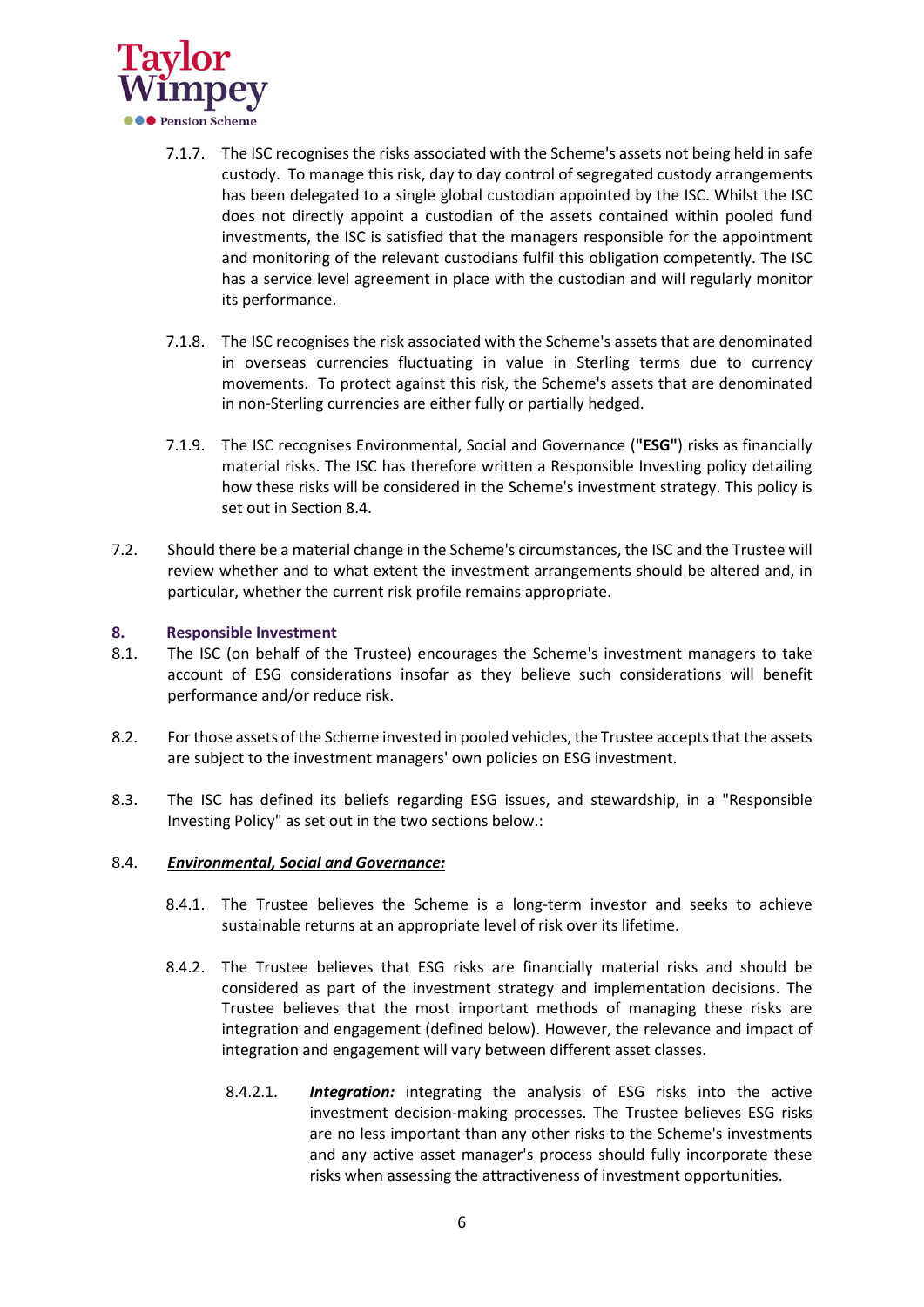

- 8.4.2.2. *Stewardship and Engagement:* the Scheme's investment managers are encouraged, where possible, to engage directly on ESG risks with the entities they are investing in (whether debt or equity). This is outlined in further detail in the Stewardship and Engagement policy (8.5).
- 8.4.3. When investing in new asset classes, the Trustee assesses, with advice from their advisers, the relevance of ESG-related risks and the most appropriate way to ensure that they are incorporated into the mandate. These views will then affect:
	- 8.4.3.1. Whether the asset class is appropriate for the Scheme given the ESG risks it is exposed to and the methods available for managing these risks;
	- 8.4.3.2. Where relevant, the selection of a preferred asset manager with a clear commitment to responsible investing, i.e. a manager that has an appropriate approach to integration and engagement for the given asset class.
- 8.4.4. On an ongoing basis, the Trustee's investment consultant monitors each asset manager's approach to ESG and regularly reports on this to the Trustee.

# 8.5. *Stewardship and Engagement Policy:*

- 8.5.1. Direct engagement with underlying companies (as well as other relevant persons) of which the Trustee owns shares and debt is carried out by the Scheme's investment managers.
- 8.5.2. This includes monitoring and engaging with issuers of debt or equity on financially material issues concerning strategy, capital structure, management of actual or potential conflicts of interest, risks, environmental impact, social considerations and corporate governance. Where relevant, the Trustee expects its managers to use voting rights to effect the best possible sustainable long-term outcomes.
- 8.5.3. The Trustee expects all its investment managers to practice good stewardship. When selecting new managers, the Trustee's investment advisers assess the ability of each investment manager to engage with underlying companies in order to promote the long-term success of the investments.
- 8.5.4. Although the Trustee chooses managers that align with its beliefs on stewardship, there are instances where the Trustee has less direct influence over the managers' policies on the exercise of investment rights, for example, where assets are held in pooled funds, due to the collective nature of these investments. The Trustee monitors and discloses the voting behaviour carried out on its behalf. If the Trustee deems it not suitable it will engage with the relevant manager and seek to better align the behaviour of the manager with the policies of the Trustee.
- 8.5.5. The Trustee currently has a preference for 'Engagement' rather than 'Exclusion' as a method of incorporating climate change risks into an effective risk management framework. The Trustee expects its investment managers to invest in line with this preference for Engagement unless the mandate that the Trustee has chosen requires exclusion according to certain criteria.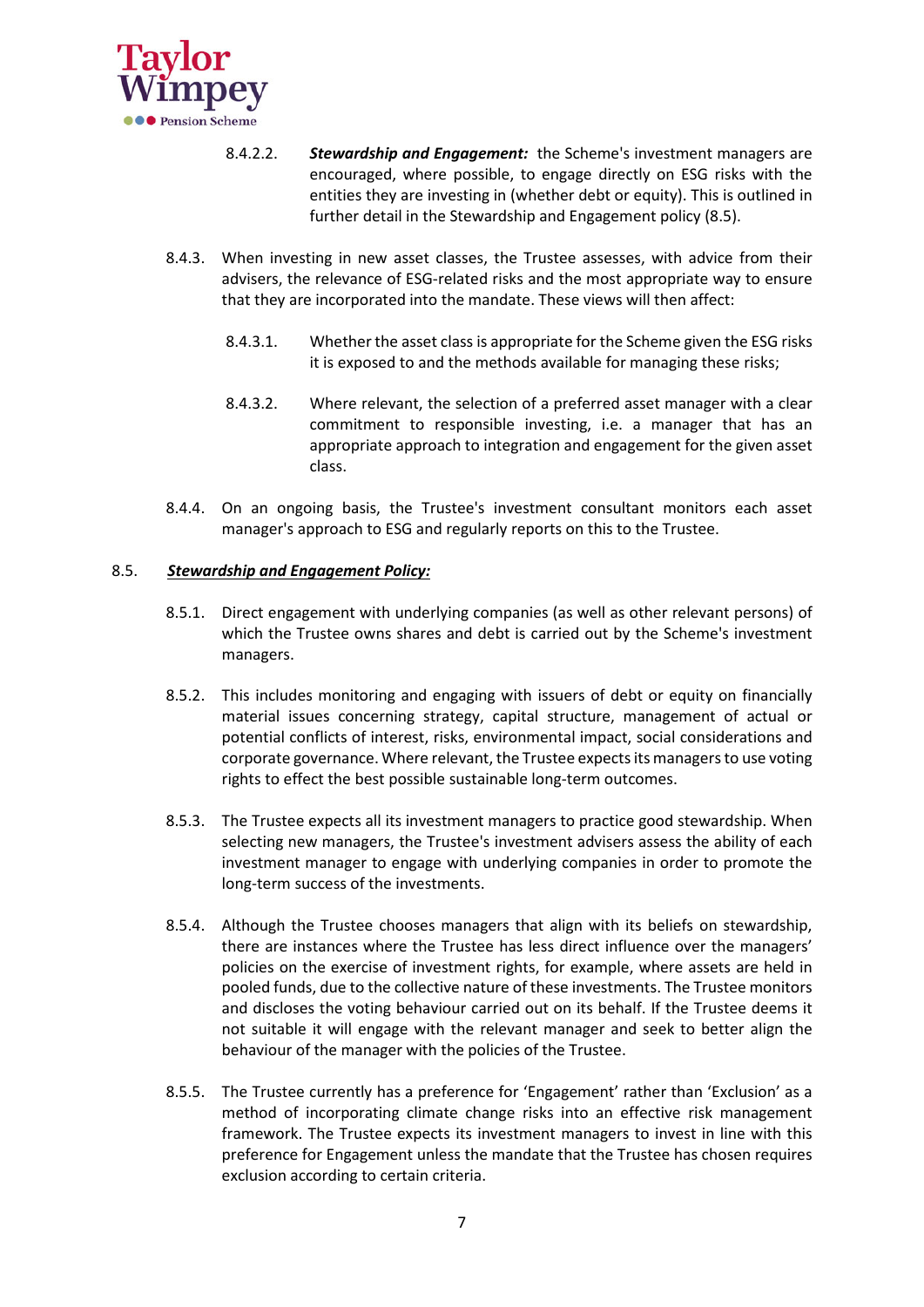

8.5.6. When selecting, monitoring and de-selecting asset managers, engagement is factored into the decision-making process to the appropriate level for the specific asset class in question. The Trustee reports periodically on how its investment managers have acted in accordance with the Trustees' policy on stewardship and engagement. In addition, the Trustee meets directly with each of its investment managers periodically and – where relevant and appropriate – questions the manager on their activities with respect to stewardship and engagement. The Trustee will disclose any highlights as part of this review annually in its implementation statement.

# **9. Other key policies**

# 9.1. *Statutory Funding Objective:*

- 9.1.1. The ISC will obtain and consider proper advice on the question of whether the investments are satisfactory having regard to both the investment objectives and the requirement to meet statutory funding requirements.
- 9.1.2. The funding position is reviewed periodically by the Scheme Actuary, with a full actuarial valuation occurring at least every three years.
- 9.1.3. The ISC will consider with their advisers whether the results of these actuarial valuations suggest that any change to investment strategy is necessary to ensure continued compliance with the statutory funding objective.

# 9.2. *Additional Assets:*

The assets in respect of additional voluntary contributions (AVCs) are invested separately from the main Scheme with AVC providers and are reviewed by the Trustee to ensure that they remain appropriate to the members' needs.

# 9.3. *Realisation of Investments and Cashflow Policy:*

- 9.3.1. The investment managers have discretion in the timing of realisation of investments and in considerations relating to the liquidity of those investments within parameters stipulated in the relevant appointment documentation.
- 9.3.2. In order to meet benefit payments due to members of the Scheme, the ISC has implemented a "Liquidity Waterfall" structure which consist of investments in three separate, liquid funds, with varying expected returns, held with the Scheme's Liability Driven Investment manager. Cash flow requirements for the Scheme are generally met via disinvestments from this Liquidity Waterfall structure or as agreed with the ISC.

# **10. Additional Voluntary Contributions ("AVCs")**

# 10.1. *Investment Objectives and Risk:*

- 10.1.1. *Investment Objectives:* The Trustee's objectives are:
	- 10.1.1.1. to maximise the value of members' assets at retirement within appropriate risk parameters;